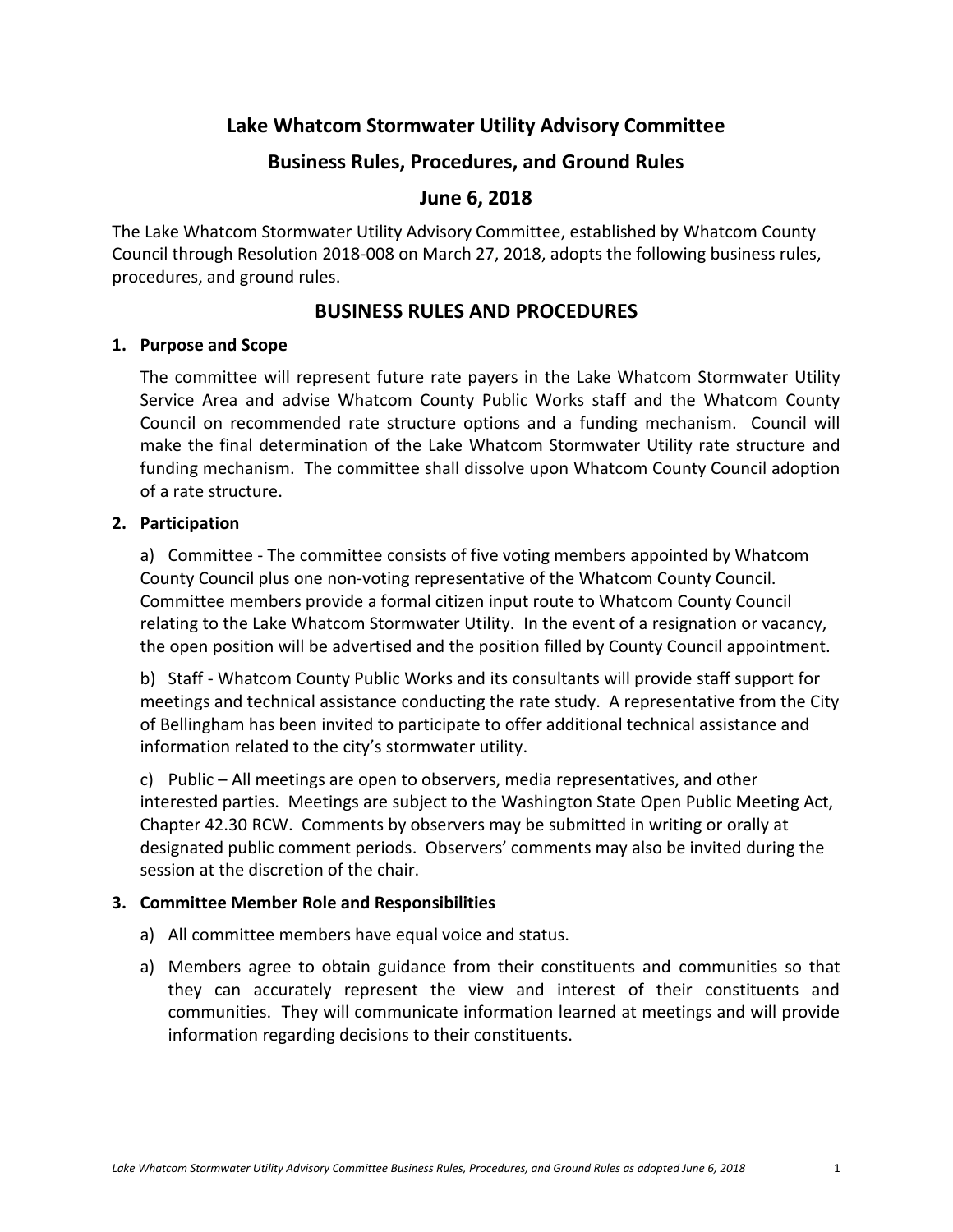- b) Committee members who speak outside of the meetings will speak for themselves and express their own views. They will not represent an official committee point of view unless expressly authorized by the committee.
- c) All official communications from the committee must be reviewed by the committee prior to release, unless general guidance has been provided by the committee for the communications content and one committee member is assigned to provide final review prior to release.
- d) All committee members agree to abide by the ground rules as established by the committee.

### **4. Officers**

a) Election - The committee shall elect a chairperson and vice-chairperson from among its members. Officers will serve for the duration of the committee. In the event of a vacancy in the office of chairperson, the vice-chairperson automatically becomes the chairperson. A vacancy occurring in the office of vice-chairperson is filled by election of a replacement. A vacancy in an office automatically occurs upon the second consecutive unexcused absence of an officer from the regular meetings.

b) Officer Duties - The chairperson has the responsibility of presiding at committee meetings including: encouraging members to abide by the adopted ground rules, working with staff to place items on the agenda, calling special meetings, canceling meetings, excusing members for valid reasons from attendance, and serving as the spokesperson for the committee. The vice-chairperson assumes the responsibilities of the chairperson in his/her absence. The vice-chair shall have the power to perform all duties of the chair in his/her absence.

#### **5. Quorum and Decision Making**

a) Quorum - Three members of the advisory committee shall constitute a quorum for the transaction of business.

b) Decision Making –Committee members will make decisions by consensus. This means that all members can live with and support the decision. If one member cannot live with the decision, consensus is blocked. If the committee decides that a consensus decision will not be reached on a particular issue, a roll call vote of the members shall be taken. A simple majority shall prevail.

c) Minority Opinion - Any committee member or committee members may file a minority opinion for the record. The minority opinion shall include the specific issue, decision which is opposed, and a rationale for the minority opinion. When possible, preferred alternative language or options should be included in the minority report. Members supporting the minority report shall be listed in the report.

## **6. Meeting Organization and Administration**

a) Meeting Schedule – Meeting dates are set according to committee member and staff availability, posted on the Whatcom County website, and posted to the Whatcom County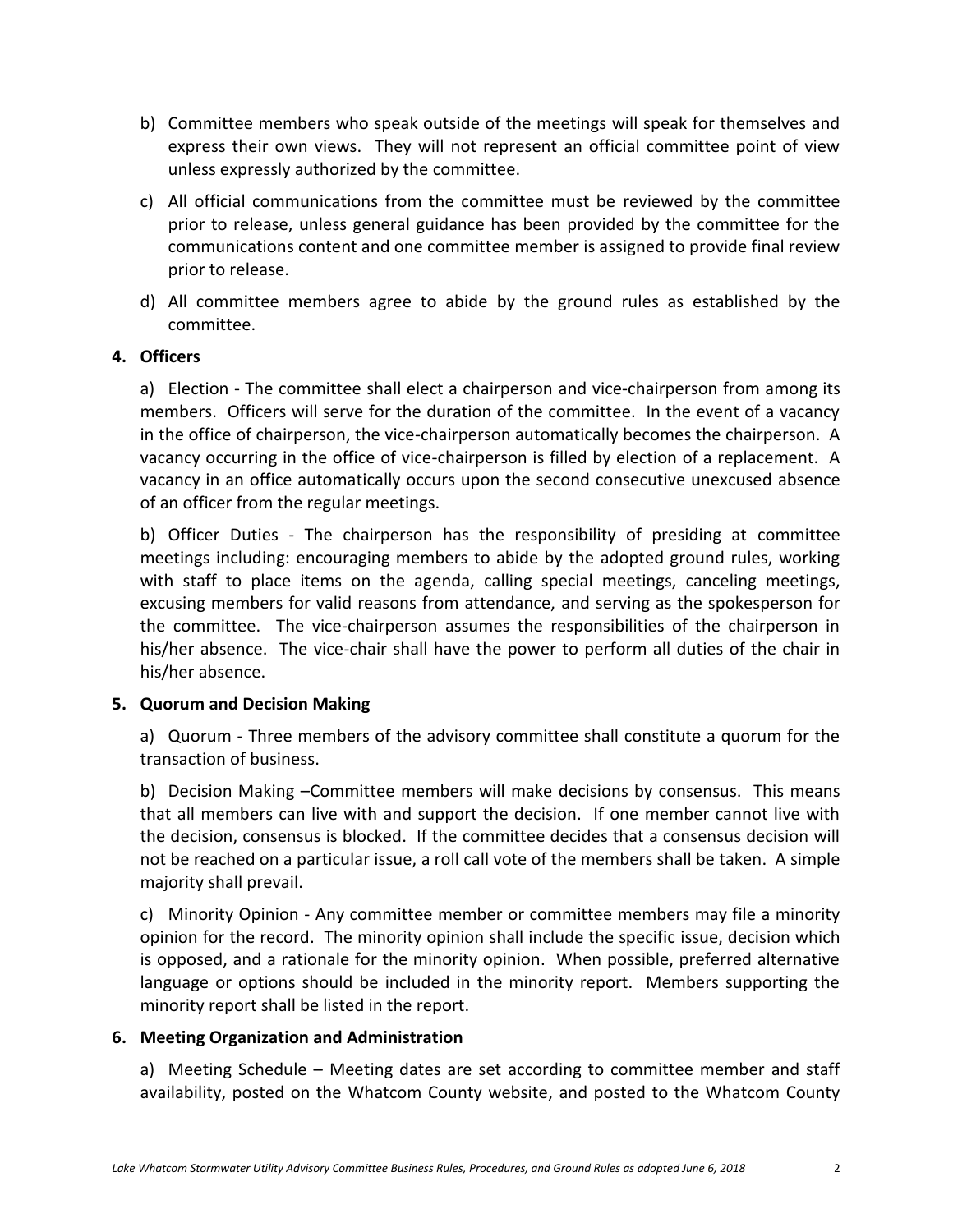Public Works stormwater calendar. b) Meeting Time – Committee meetings will start promptly and end at the times scheduled. The regular meeting time is 5:30 – 7:30 p.m.

c) Attendance - Due to the short-term duration of this committee, regular attendance of committee meetings is important and expected. If a committee member cannot attend a meeting, he/she will notify the chairperson in advance and follow up to seek information on meeting materials missed from staff. Repeated unexcused absences may be addressed at the discretion of the chairperson.

d) Order of Business:

- roll call
- determination of quorum
- approval or modification of previous meeting summary
- open session for public comments on issues related to the meeting agenda and Lake Whatcom Stormwater Utility
- staff reports and issue paper discussion
- committee discussion, deliberations, and decision making
- second open session for public comments
- decision summary and action item review
- agenda items for next meeting
- adjournment

d) Meeting Summaries and Records - Meeting summaries will be prepared by Whatcom County Public Works Department staff or their consultant. Written and audio recordings of meetings, findings, and recommendations shall be kept and available as a public record.

e) Meeting Notice – Meeting notice, including draft agenda, will be emailed to committee members and posted to the Whatcom County website stormwater calendar at least one week prior to the next meeting.

7. Amendment

These rules and procedures may be amended by a majority vote of the committee provided no proposed changes are in conflict with any applicable code, law, or ordinance.